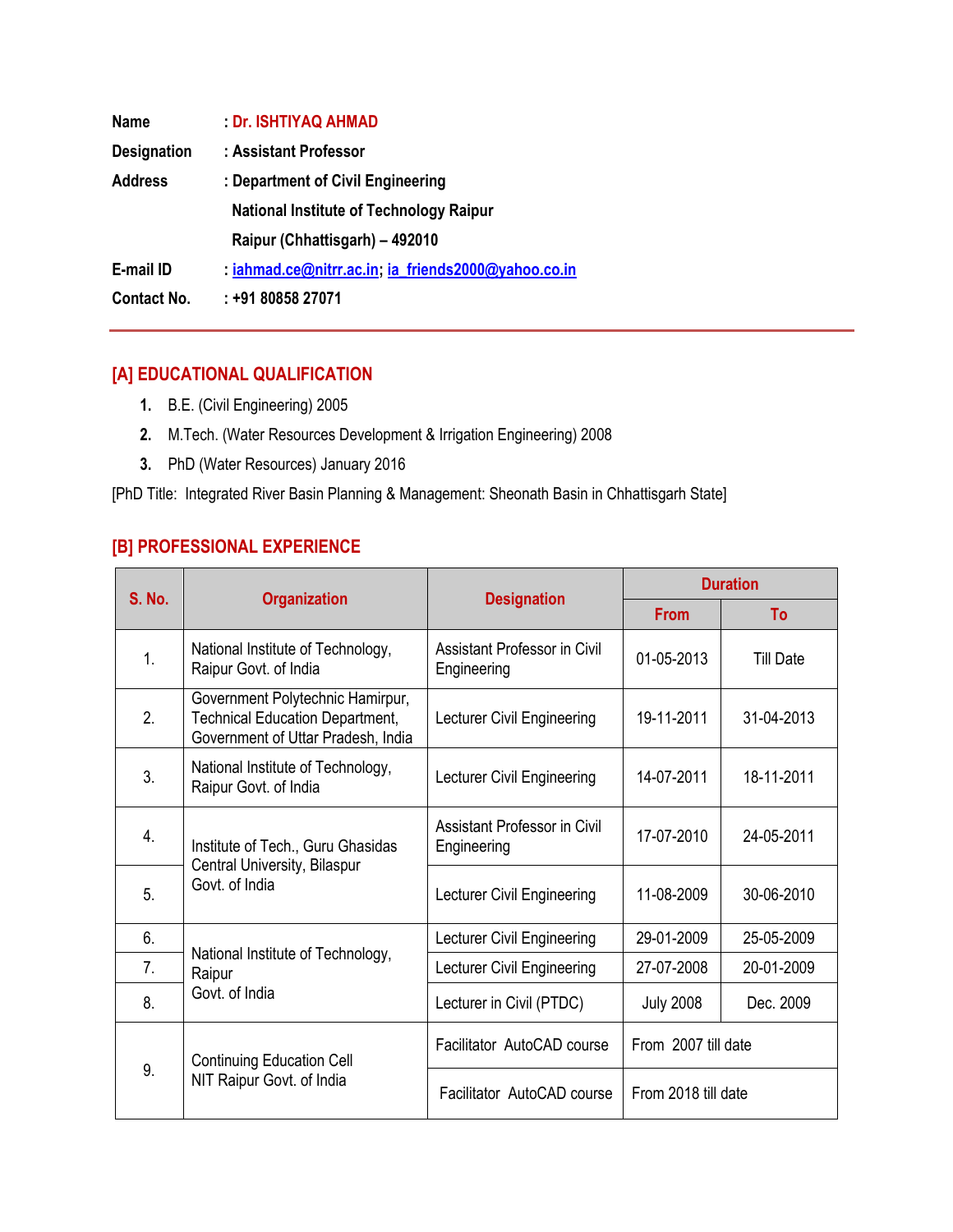# **[C] RESEARCH / CONSULTANCY PROJECT WORKED:**

- **1.** Flood problem of Power Grid Corporation of India Limited (PGCIL) site Taga village, Janjgir-Bilaspur, **Chhattisgarh**
- **2.** Appraisal of DPR for water supply scheme of ULB Narayanpur Town Chhattisgarh.
- **3.** Water quality survey for lake restoration in Budha talab Raipur & Tarbahar talab at Bilaspur, Chhattisgarh.

## **[B] ACADEMIC ACCOMPLISHMENT**

#### **CONTINUING EDUCATION:**

Course coordinator and Facilitator at Continuing Education Cell (CEC), NIT Raipur for Certificate Courses on:

- **1. ArcGIS**
- **2. AutoCAD**

**LABORATORY DEVELOPED: WRE Advanced Computational Lab.**

**REVIEWER: Journal of Water Resources Engineering & Management (Publisher Springer; SCI Indexed)**

#### **MEMBER OF PROFESSIONAL BODIES: 07 Nos**

#### **RESEARCH GUIDANCE:**

- **1. M. Tech. : 19 Completed; 3 Undergoing**
- **2. PhD Guidance : 04 Undergoing**

### **AWARDS/ACHIEVEMENTS**

- **1. Chhattisgarh Young Scientist Award 2009** in Engineering and Science Discipline, 7th Young Scientists' Congress-2009, 28th Feb. & 1st March, 2009, organized by Indira Gandhi Krishi Vishwavidyalaya, Raipur and Sponsored by Chhattisgarh Council of Science and Technology, (CCOST), Raipur, India
- **2. Best Paper Award** at 2015 2nd International Conference on Geological and Civil Engineering 10-11 January 2015, organized by CBEES, Hong Kong.

# **ADMINISTRATIVE RESPONSIBILITY**

- **1.** M.Tech. Coordinator (WRD&IE), Dept. of Civil Engg., NIT Raipur
- **2.** Prof. (I/c), WRE Section, Dept. of Civil Engg., NIT Raipur
- **3.** Admission Incharge M.Tech. Sponsored Category, Dept. of Civil Engg., NIT Raipur
- **4.** Member Departmental Examination Committee, Dept. of Civil Engg., NIT Raipur
- **5.** Coordinator NBA Accreditation (M.Tech. WRD&IE), Dept. of Civil Engg., NIT Raipur

## **PUBLICATIONS:**

### **Book Chapter:**

- **1.** Dewangan, C.L., Ahmad, I. Assessment of Reservoir Sedimentation and Identification of Critical Soil Erosion Zone in Kodar Reservoir Watershed of Chhattisgarh State, India (2020) Lecture Notes in Civil Engineering, 33, pp. 203-214. DOI: 10.1007/978-981-13-7067-0\_16 (Scopus Indexed).
- **2.** Ahmad I, Verma M.K. Integrated Planning and Management of Water Resources in Sheonath River Basin of Chhattisgrah state India, Environmental Management", Water Science and Technology Library book series, [ISSN: 0921-092X], Springer International Publishing. (Accepted for publication) (Scopus Indexed).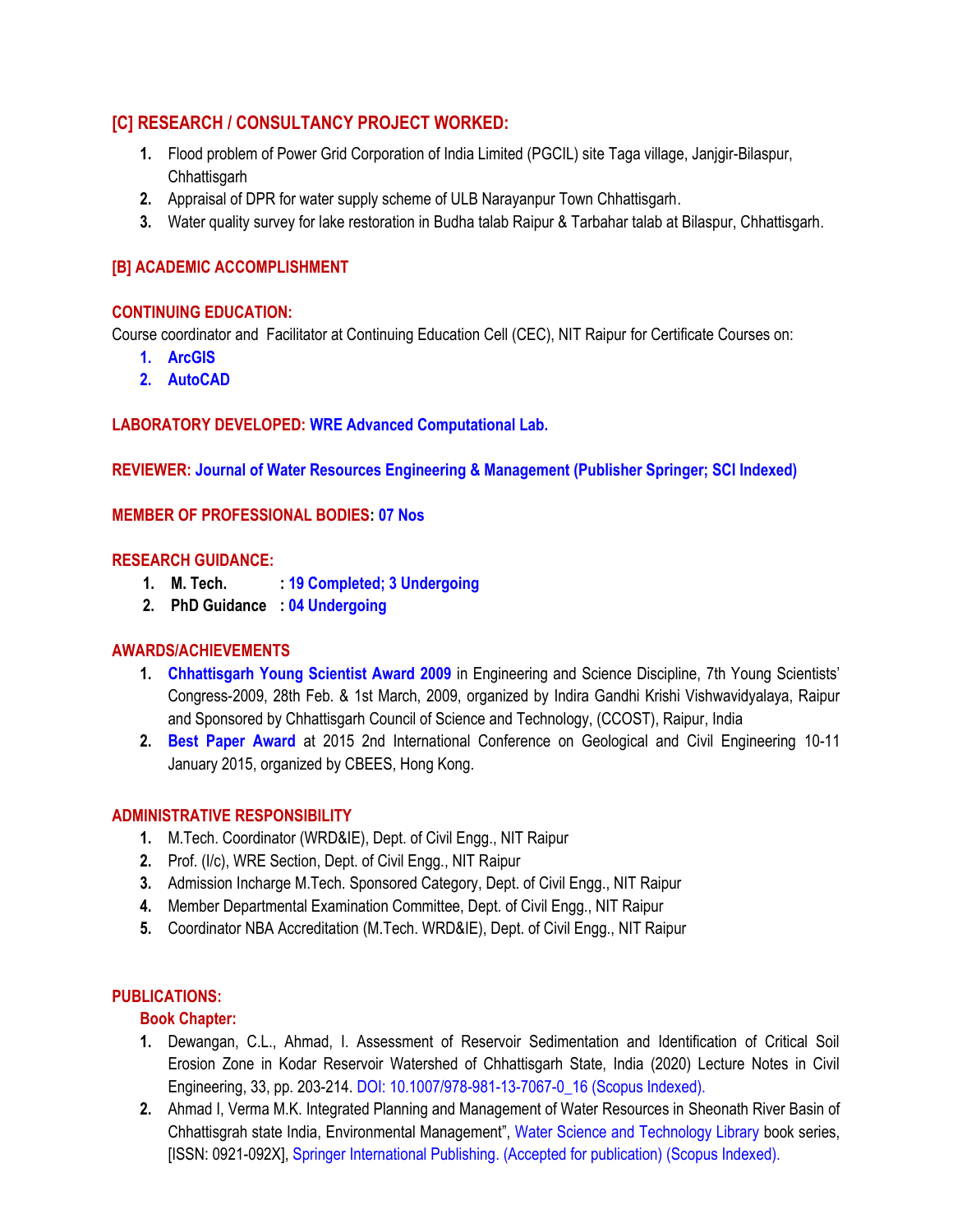#### **Journals**

- **1.** Ahmad, I., Verma, M.K. Application of Analytic Hierarchy Process in Water Resources Planning: A GIS Based Approach in the Identification of Suitable Site for Water Storage (2018) Water Resources Management, 32 (15), pp. 5093-5114. DOI: 10.1007/s11269-018-2135-x (SCI/SCOPUS Indexed).
- **2.** Sinha, M.K., Verma, M.K., Ahmad, I., Baier, K., Jha, R., Azzam, R. Assessment of groundwater vulnerability using modified DRASTIC model in Kharun Basin, Chhattisgarh, India (2016) Arabian Journal of Geosciences, 9 (2), art. no. 98, pp. 1-22. DOI: 10.1007/s12517-015-2180-1 (SCI/SCOPUS Indexed).
- **3.** Shrivastava, P., Verma, M.K., Murmu, M., Ahmad, I. Applicability of the analytical hierarchy process (AHP) in decision making for integrated urban water system in a city (2019) International Journal of Recent Technology and Engineering, 8 (2), pp. 1317-1322. DOI: 10.35940/ijrte.B1945.078219 (SCOPUS indexed).
- **4.** Ahmad, I., Verma, M.K. Site suitability mapping for water storage structures using remote sensing & GIS for Sheonath basin in Chhattisgarh state. (2016) International Journal of Applied Engineering Research, 11 (6), pp. 4155-4160 (Scopus Indexed).
- **5.** Shrivastava, P., Sarkar, H., Verma, M.K., Ahmad, I. Next generation software tool for sustainable urban water modelling : Aquacycle (2016) International Journal of Control Theory and Applications, 9 (21), pp. 19- 24. (Scopus Indexed).
- **6.** Ahmad, I., Verma, M.K. Application of RS & GIS in estimation of sub-basin runoff potential using HEC-HMS (2015) International Journal of Applied Engineering Research, 10 (20), pp. 41243-41248. (Scopus Indexed).
- **7.** Ahmad, I., Verma, M.K. GIS based analytic hierarchy process in determination of suitable site for water storage (2017) European Water Special Issue: "10th Word Congress on Water Resources and Environment" (EWRA2017 Issue IV) 139-146.
- **8.** Ishtiyaq Ahmad and M.K. Verma, "Surface Runoff Estimation using Remote Sensing & GIS based Curve number Method", International Journal of Advanced Engineering Research and Sciences (IJAERS) ISSN 2349-6495, Vol 3, Issue 2, 2016, pp 73-78.
- **9.** V.Verma & I. Ahmad "DEM Development using Geographic Information System for Topographic Assessment", Journal of Water Resource Engineering and Management ISSN: 2349-4336 (online) Volume 1, Issue 3, 2014.
- **10.** Jainendra Vishwakarma, M.K. Verma & Ishtiyaq Ahmad, "Application of Remote Sensing and GIS in Groundwater Prospect Mapping", International Journal of Engineering Research & Technology (IJERT) ISSN: 2278-0181, Volume 03, Issue 10, October - 2014.
- **11.** Vivek Verma & Ishtiyaq Ahmad, "Application of GIS in Developing Digital Elevation Model", International Journal of Scientific Research & Progress (IJSPR) ISSN: 2349-4689 (online) Volume 05, Number 01, 2014.
- **12.** S. Bhraria, I. Ahmad & M. K. Verma, "Application of Remote Sensing & GIS in Flood Plain Mapping", Paras Conference Proceedings; International Journal of Advanced and Innovative Research (ISSN No. 2278- 7844) / # 13 / Volume 3 Conference Issue 1, May 2014.
- **13.** T. Baghel, I. Ahmad & M. K. Verma, "Role of Remote Sensing & GIS in the Environmental Protection", Paras Conference Proceedings; International Journal of Advanced and Innovative Research (ISSN No. 2278-7844) / # 13 / Volume 3 Conference Issue 1, May 2014.
- **14.** S. Swain, I. Ahmad & M. K. Verma, "Impact of Climate Variability over Mahanadi River Basin", Paras Conference Proceedings; International Journal of Advanced and Innovative Research (ISSN No. 2278- 7844) / # 13 / Volume 3 Conference Issue 1, May 2014.
- **15.** I.Ahmad, M. K. Verma, "Application of USLE Model & GIS in Estimation of Soil Erosion for Tandula Reservoir", International Journal of Emerging Technology and Advanced Engineering", Vol. 3, Issue 4, April 2013, ISSN No. 2250 -2459 (Online).
- **16.** I.Ahmad, S. Nayak, M. K. Verma & R. K. Tripathi, "Application of Fuzzy Logic Based Inflow Forecasting Model For Murumsilli Reservoir", Journal of Applied Hydrology, Issue XXIV – No.1&2, Jan. & Apr. 2011.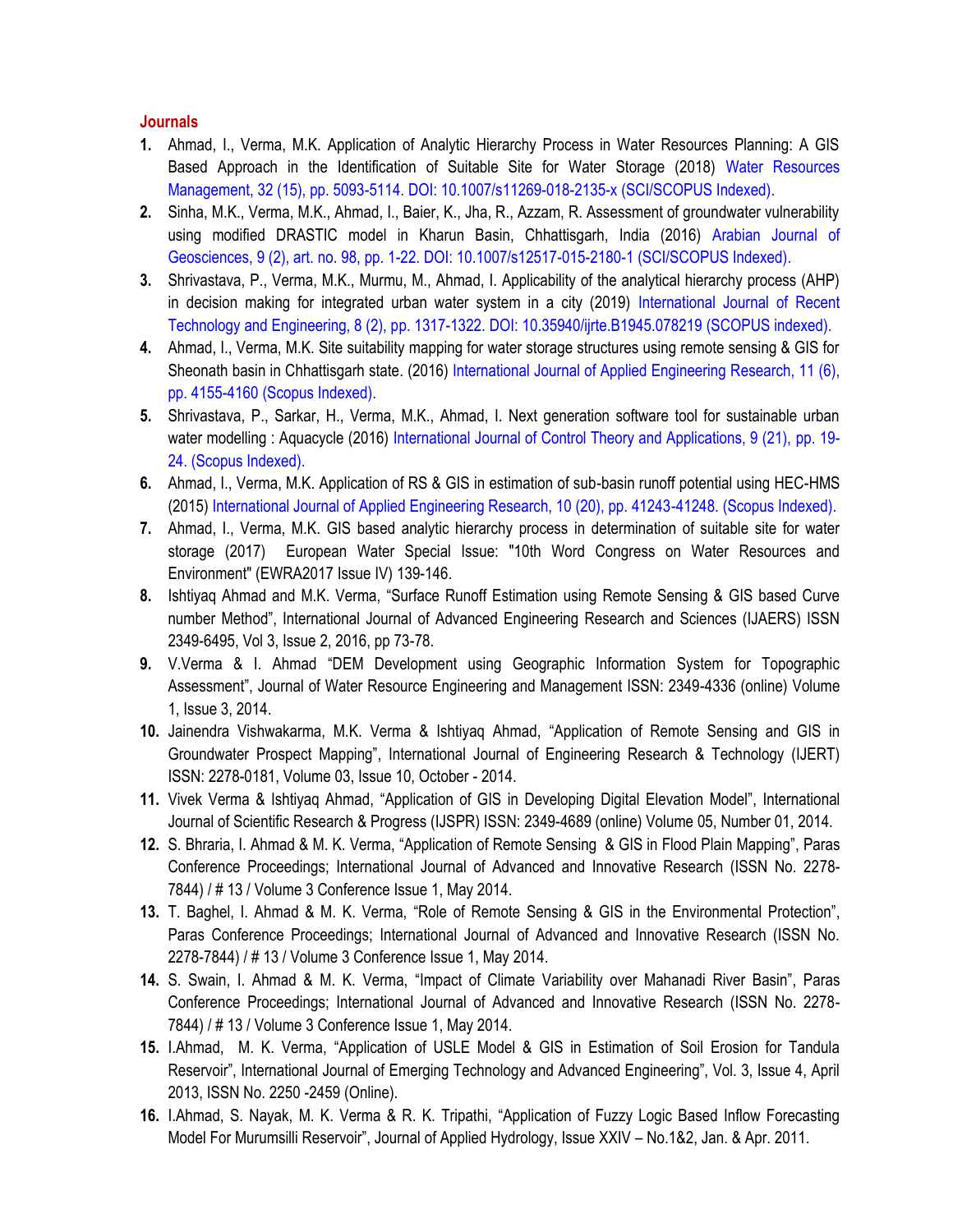- **17.** I. Ahmad, S. Nayak, M.K. Verma & R.K. Triapthi, "Fuzzy Logic Approach in Developing Rainfall-Runoff Model for Dudhawa Reservoir", Journal of Indian Water Works Association, Vol. XXXXI No.1, January-March 2009, ISSN No. 0970-275X.
- **18.** I. Ahmad, S. Nayak, M.K. Verma & R.K. Triapthi, "Application of Fuzzy Logic in Rainfall- Runoff Modeling for Ravishankar Sagar Reservoir", CSVTU Research Journal, Vol.2, No.1, January 2009, Page 12-16, ISSN No. 0974-8725.
- **19.** Preeti Rajput, Manish Kumar Sinha, M.K. Verma and I. Ahmad, "Drought Hazard Assessment and Mapping in Upper Seonath Sub-Basin using GIS", International Journal of Emerging Technology and Advanced Engineering", Vol. 4, Issue 10, October2014, ISSN No. 2250 -2459 (Online).

### **Conference –International**

- **1.** C L Dewangan & I Ahmad "Assessment of reservoir sedimentation using LANDSAT imagery & HEC-HMS model in Kodar reservoir watershed of Chhattisgarh State, India", Proceedings of the 11th World Congress on Water Resources and Environment (EWRA 2019) "Managing Water Resources for a Sustainable Future" Madrid, Spain, 25-29 June 2019.
- **2.** I Ahmad & M. K. Verma "GIS based analytic hierarchy process in determination of suitable site for water storage Application",. Proceedings of the 10th World Congress of EWRA, Panta Rhei on Water Resources and Environment, 5-9 July 2017, Athens, Greece. Pp 753-760.
- **3.** Parul Vinze, I. Ahmad& M. Murmu, "Identification of Suitable Sites for Water Storage Structure in Andhiyarkore Watershed Chhattisgarh", HYDRO-2018-INTERNATIONAL, NIT Patna, 19-21 December 2018.
- **4.** Yashvant Tikariha & I. Ahmad, "Estimation of irrigation water using WEAP model in Tandula command area", HYDRO-2018-INTERNATIONAL, NIT Patna, 19-21 December 2018.
- **5.** I. Ahmad, A. Patel, M.K. Verma & R.K. Triapthi, "Fuzzy Logic Based Inflow Prediction Model For Reservoirs of Mahanadi Basin", International Conference on Emerging Trends in Soft Computing and ICT (SCICT 2011), March 16-17, 2011, GGV Bilaspur, Page No. 95-98, ISBN No. 978-81-920913-3-4.
- **6.** I. Ahmad & M. K. Verma, "Digital Elevation Model Preparation for Topographic Assessment in GIS Environment", Shaastrarth-2014, An International Conference on Advanced Research Applications in Engineering and Technology, 23-24 March 2014, Rungta Group of Institutions, Bhilai-Raipur, Chhattisgarh, India.
- **7.** S. Swain, I. Ahmad & M. K. Verma, "A Study of Climate Changes over Krishna River Basin", Shaastrarth-2014, An International Conference on Advanced Research Applications in Engineering and Technology, 23- 24 March 2014, Rungta Group of Institutions, Bhilai-Raipur, Chhattisgarh, India.
- **8.** I. Ahmad, V. Verma , M. K. Verma "Estimation of Runoff Potential using SCS-CN Method with Remote Sensing and GIS" 19th International Conference on Hydraulics, Water resources & Environmental Engineering., HYDRO 2014 International, (Dec. 18-20th, 2014) Organized by Maulana Azad National Institute of Technology, Bhopal India, ISBN: 978–93 –84935–04–7.
- **9.** I Ahmad, V. Verma , M. K. Verma "Application of Curve Number Method for Estimation of Runoff Potential in GIS Environment", 2015 2nd International Conference on Geological and Civil Engineering IPCBEE vol. 80 (2015), IACSIT Press, Singapore.

### **Conference –National**

**1.** I. Ahmad & M. K. Verma "Application of Remote Sensing & GIS in Developing Rainfall Runoff Model", National Conference on Research And Innovation In Engineering And Technology (RIET-2015), 6-7 November, 2015, SRMS College of Engineering & Technology, Unnao.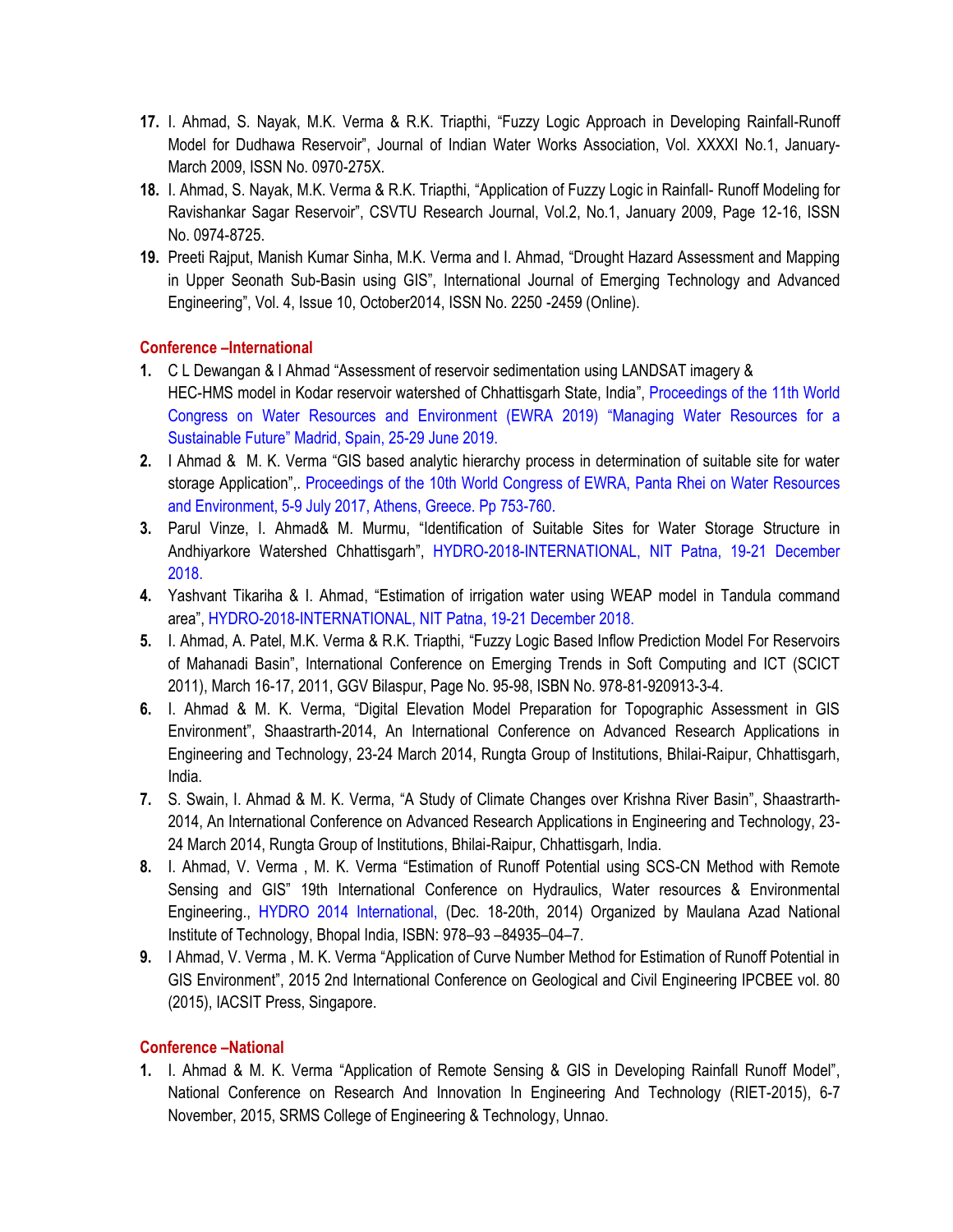- **2.** I. Ahmad & M. K. Verma "Performance Evaluation of Fuzzy Inflow Forecasting Model For Murumsilli and Ravishankar Sagar Reservoir", National Conference on Research And Innovation In Engineering And Technology (RIET-2015), 6-7 November, 2015, SRMS College of Engineering & Technology, Unnao.
- **3.** S. Bhraria, I. Ahmad & M. K. Verma, "Application of Remote Sensing & GIS in Flood Plain Mapping", Paras 2014, 2nd National Conference on Recent Advancement in Science and Technology for Sustainable Development of Rural Areas in Chhattisgarh", 7-8 March, 2014, PCEM Bhilai.
- **4.** S. Swain, I. Ahmad & M. K. Verma, "Impact of Climate Variability over Mahanadi River Basin", Paras 2014, 2nd National Conference on Recent Advancement in Science and Technology for Sustainable Development of Rural Areas in Chhattisgarh", 7-8 March, 2014, PCEM Bhilai.
- **5.** A. Jangade., I. Ahmad & M. K. Verma, "Application of Modflow in Water Resource Management", Paras 2014, 2nd National Conference on Recent Advancement in Science and Technology for Sustainable Development of Rural Areas in Chhattisgarh", 7-8 March, 2014, PCEM Bhilai.
- **6.** T. Baghel, I. Ahmad & M. K. Verma, "Role of Remote Sensing & GIS in the Environmental Protection", Paras 2014, 2nd National Conference on Recent Advancement in Science and Technology for Sustainable Development of Rural Areas in Chhattisgarh", 7-8 March, 2014, PCEM Bhilai.
- **7.** S.Soni, I. Ahmad & M. K. Verma, "Green Technology for Sustainable Development in Agriculture", Paras 2014, 2nd National Conference on Recent Advancement in Science and Technology for Sustainable Development of Rural Areas in Chhattisgarh", 7-8 March, 2014, PCEM Bhilai.
- **8.** A. Sahu, I. Ahmad & M. K. Verma, "Energy Policy, planning & Management for Environmental Protection: A review", Paras 2014, 2nd National Conference on Recent Advancement in Science and Technology for Sustainable Development of Rural Areas in Chhattisgarh", 7-8 March, 2014, PCEM Bhilai.
- **9.** M. K. Verma, R. K. Tripathi & I. Ahmad, "Assessment of Asian Cities on the Basis of Green City Index", 27th National Convention on Integrated Development of Towns as Growth Centres, 15-16 October 2011, Institution of Engineers (India), Chhattisgarh State Centre, Raipur.
- **10.** I. Ahmad, M. K. Verma & Ashish Patel, "Water Resources Management: Need of the Hour", 27th National Convention on Integrated Development of Towns as Growth Centres, 15-16 October 2011, Institution of Engineers (India), Chhattisgarh State Centre, Raipur.
- **11.** I. Ahmad, M. K. Verma & Ashish Patel, "Impact of Flooding in Urban Region", 27th National Convention on Integrated Development of Towns as Growth Centres, 15-16 October 2011, Institution of Engineers (India), Chhattisgarh State Centre, Raipur.
- **12.** I. Ahmad, "Development of Fuzzy Logic Based Rainfall-Runoff Model for Reservoirs of Mahanadi Reservoir Project Complex", 7th CG Young Scientist Congress 2009, 28th Feb. – 1st March, 2008, Organized by Indira Gandhi Krishi Vishwavidyalaya, Raipur and Sponsored by Chhattigarh Council of Science and Technology Raipur, Page 33.
- **13.** I. Ahmad, S. Nayak, M.K. Verma & R.K. Triapthi, "Development and Application of Fuzzy Logic Based Rainfall- Runoff Model", National Conference on Hydraulics & Water Resources, HYDRO 2008, 15-16 December, 2008, MNIT Jaipur, Page 275-282, ISBN No. 81-88870-72-2.
- **14.** I. Ahmad, M.K. Verma & R.K. Triapthi, "Fuzzy Logic Approach in Rainfall-Runoff Modeling for Dudhawa Reservoir of Mahanadi Reservoir Project Complex", National Seminar Water Vision 2030, 24-25 December, 2008, Indian Water Works Association (IWWA), Nagpur Centre, Page 9.
- **15.** I. Ahmad, M.K. Verma & R.K. Triapthi, "Urban Rain Water Harvesting and Ground Water Recharging", National Conference on Technological Advances in Civil Engineering, BITCON 2008, 7-8 November, 2008, BIT Durg, Page 274-278.
- **16.** M.K. Verma & I. Ahmad, "Murumsilli Earthen Dam Project: An Irrigation Heritage Structure of Chhattisgarh State", National Conference on Technological Advances in Civil Engineering, BITCON 2008, 7-8 November, 2008, BIT Durg, Page 220-223.